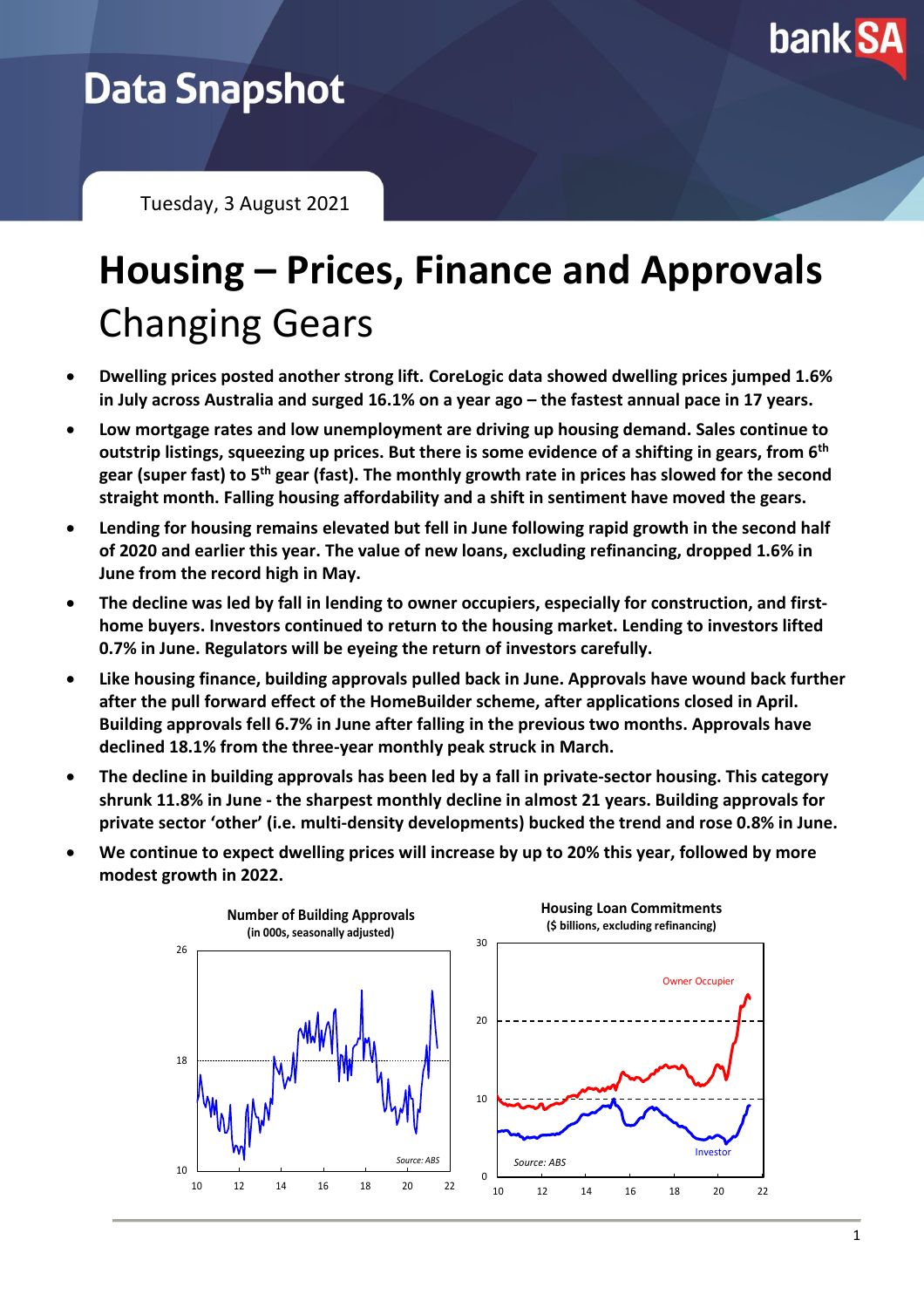#### **Dwelling Prices**

There was another strong lift in dwelling prices in June. The latest CoreLogic data showed that dwelling prices rose 1.6% across the eight capital cities, increased 1.7% across regional Australia and 1.6% nationally. The annual rate of growth lifted to a 17-year high across capital cities (15.1%), regional Australia (19.6%) and nationally (16.1%).

Dwelling prices continue to be underpinned by low mortgage rates and low unemployment. These are important levers for house prices.

However, dwelling prices have risen very sharply in a short space of time. Nationally, dwelling prices have lifted almost 17% since hitting a pandemic trough in September 2020. Some regions and capital cities have out-paced this national rate – including Sydney, Hobart, Darwin, and Canberra.

The sharp acceleration of prices has meant housing affordability has declined, especially in Sydney where the median dwelling prices is approaching 11 times household earnings.

The acceleration of dwelling prices also means that consumer sentiment around now being a good time to buy a home has changed; indeed, the measure called 'time to buy a dwelling index' contained in the Melbourne Institute's consumer sentiment survey has fallen almost 27% since hitting a peak in November of last year. The index is historically sensitive to affordability constraints.

Whilst a lift in the cash rate is still more than 18 months away, macroprudential tightening around the middle of next year remains a threat to the outlook for dwelling prices.

Stretched affordability and a shift in sentiment has seen the housing market change gears – albeit from 6<sup>th</sup> gear (really fast) to 5<sup>th</sup> gear (still fast). The numbers support this change in gears. Nationally, the pace of monthly growth has eased for the second straight month – from 2.2% in May to 1.9% in June to 1.6% in July.

However, July was also a month characterised by lockdowns in New South Wales, Victoria, and South Australia, which contributed to a drop in sales. Nevertheless, demand remains robust. Demand is reflected by the gap between sales and listings. CoreLogic note that sales are 40% above the five-year average yet listings are 36% below. Listings cannot meet the pace of demand and that is leading to prices squeezing higher. Ideally, a lift in housing supply, including housing construction, is needed to address this mismatch.

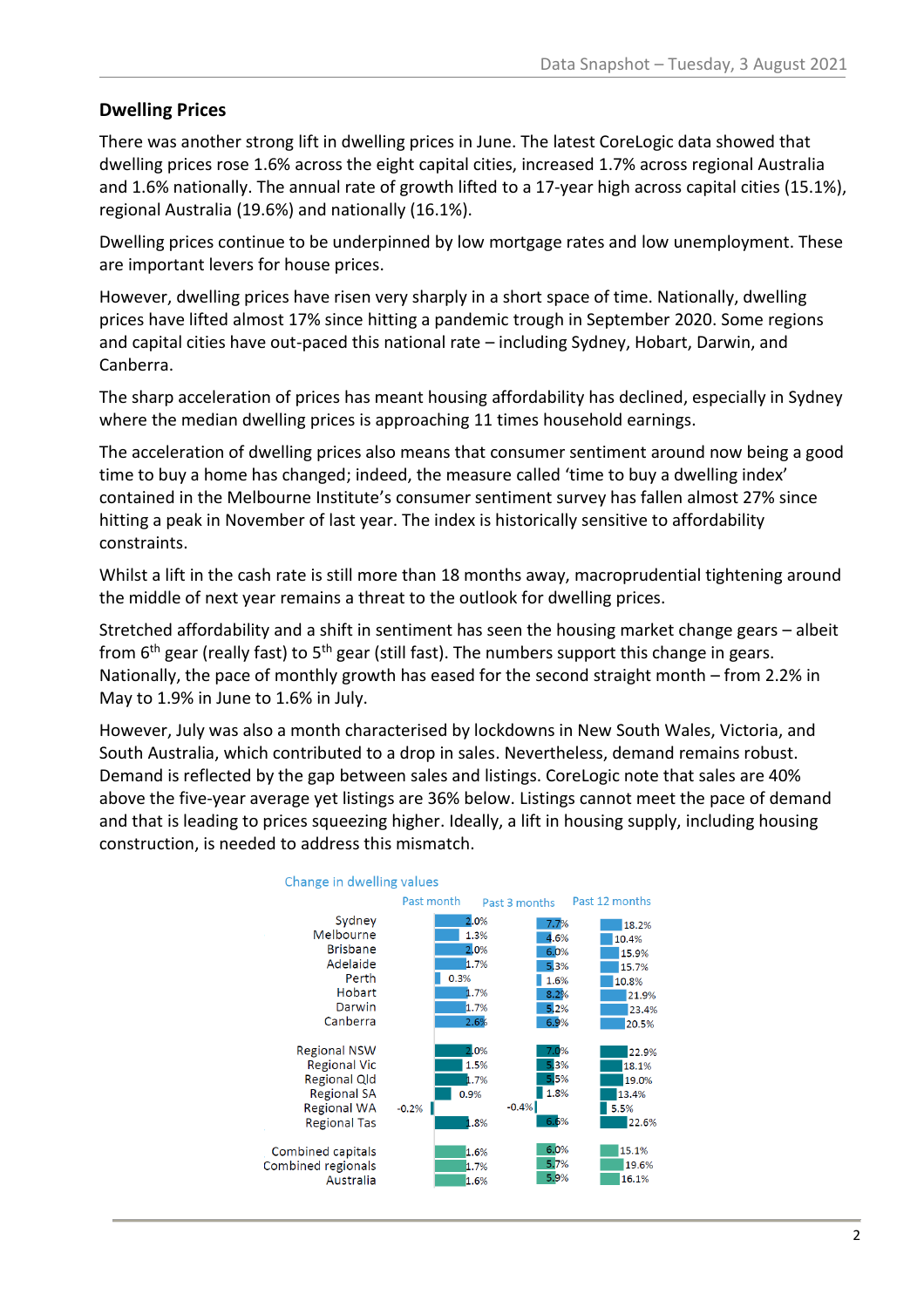The fastest pace of prices growth continued to be in the smaller capital cities. In July it was in Canberra (+2.6%) and on a year ago it was in Darwin (+23.4%).

The pace of growth in the regional areas is converging closer to the pace of growth across the capital cities after experiencing a divergence last year. In the first seven months of this year, regional prices grew 14.5% whilst capital cities grew 14.0% - a smidgen of a difference.

House prices are still outrunning the growth in unit prices by a notable margin  $-1.8\%$  vs 1.2% in the month and 18.4% vs 8.7% year to year.

### **Housing Finance**

Lending for housing fell in June following rapid growth over the second half of 2020 and most of this year. The fall was led by a drop in lending to owner-occupiers, as the activity induced by the Federal government's HomeBuilder program and other state-based incentive schemes continues to unwind. There was also a drop off in lending to first-home buyers. Investors continued to return to the market, albeit growth in investor lending was much slower in June than in the prior month and was also slower than expected.

This month's release pre-dates the current lockdowns in NSW and Queensland and recent lockdowns across Victoria and SA. These lockdowns will impact the series over July and August. However, lending may have been impacted slightly by the lockdowns in Victoria in late May, early June, and the beginning of the current lockdown in NSW in late June.

The value of new loans, excluding refinancing, decreased by 1.6% in June to \$32.0 billion. This is down on last month's record high of \$32.6 billion and was below consensus expectations of 2.0% growth. While the value of new loans fell, momentum in the market remains strong and this is the second highest reading in the series, which dates back to 2002.

Lending to owner-occupiers fell by 2.5% to \$22.9 billion. However, lending to owner-occupiers remains elevated. Over the year to June, lending grew by 75.9% and remains 64.2% above prepandemic levels in February 2020. The current value is also the third highest in the history of the series, which dates back to 1975.

Affordability pressures continue to affect first home buyers as house prices push higher. Lending to first home buyers fell by 7.8% in June to \$13.9 billion. This is the fifth consecutive month of falls and is the largest monthly fall since May 2020. The unwinding of government support programs like HomeBuilder have also weighed on this segment in recent months. However, lending to firsthome buyers remains elevated and is still above October 2020 levels.

Lending for the construction of new dwellings fell by 17.5% in the month. Like lending to owneroccupiers and first-home buyers, this reflects the continued unwinding of government policy. These impacts are likely to continue in coming months.

Investors continued to return to the market, with 0.7% growth in the month, to \$9.2 billion. Growth was lower than in the previous month (13.3%) and below consensus expectations of 8.0%. Lending to investors was 102.0% higher over the year to June and is 76.6% above pre-pandemic levels. Regulators will be carefully eyeing the return of investors and the types of borrowing by investors.

#### *Lending Standards*

A key uncertainty we have mentioned previously is whether financial regulators will act to cool activity in the housing market. So far, regulators have remained broadly comfortable with the growth in housing lending and have noted that lending standards remain sound. In the past, regulators have acted when lending to investors was growing at rapid levels and various forms of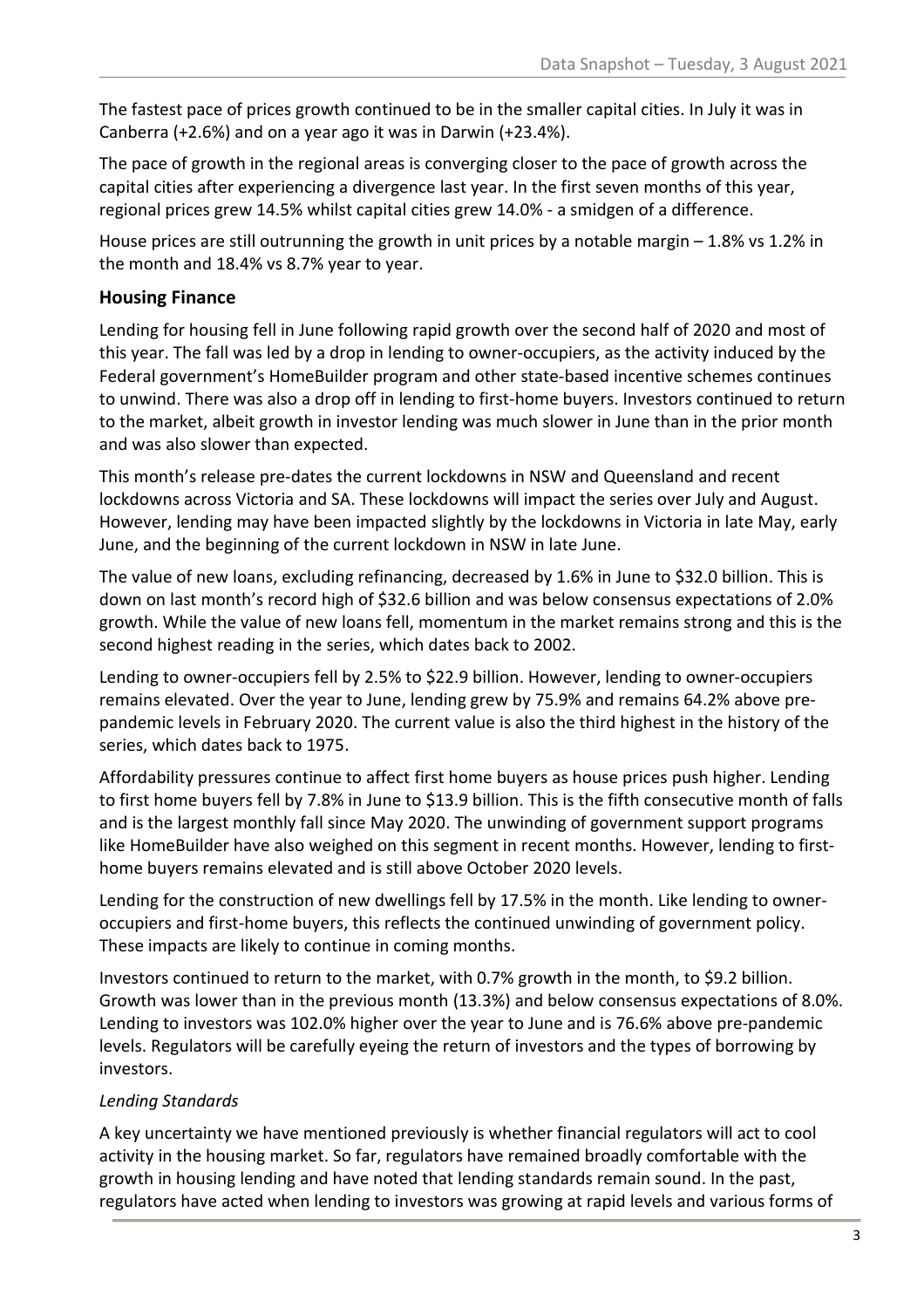higher-risk lending, such as interest-only lending, were increasing quickly.

Growth in lending activity during this boom has largely been driven by owner-occupiers. However, in recent months lending to investors has accelerated. While this trend has slowed, it has continued in this month. This has led to the share of lending to investors (excluding refinancing) to rise to 28.7% in May after steadily increasing from a low of 22.9% in November 2020. However, this remains well below the highs of around 45% in late 2014, early 2015, when macroprudential measures were introduced.

Nevertheless, given the remarkable run up in prices, and the pick-up in lending to investors, we cannot rule out a tightening in macroprudential policy in 2022.

#### *States and Territories*

The trend varied across states and territories in the month.

Lending to owner-occupiers was strongest in the ACT (7.4%) and Queensland (1.8%), while other states and territories saw lending contract. The NT saw the biggest fall (-14.9%), followed by WA (-6.9%) and Victoria (-5.8%). Lending remains strong on an annual basis, with WA (104.2%), NT (79.2%) and Victoria (78.9%) seeing the largest annual growth. All states and territories saw annual growth of over 40%.

The continued pick-up in investor lending was also varied across states and territories. The ACT (27.8%) saw the largest increase in the month, followed by SA (11.6%). The NT saw the largest fall (-8.9%), followed by Victoria (-3.7%). On an annual basis, lending to investors is more than 80% higher than a year ago across all states and territories.



### **Building approvals**

Building approvals have unwound further after the pull forward effect of the HomeBuilder scheme, after applications closed in April. Building approvals fell 6.7% in June after falling by 7.6% in May and 5.0% in April. From the 3-year monthly peak of 23,099 registered in March, building approvals have retreated 18.1%.

The decline in building approvals has been led by a fall in private-sector housing. This category shrunk 11.8% in June, which is the sharpest monthly decline in almost 21 years. Building approvals for private sector 'other' (i.e. multi-density developments such as apartments) bucked the trend and rose 0.8% in June. Public sector approvals posted strong gains, but make up a small share of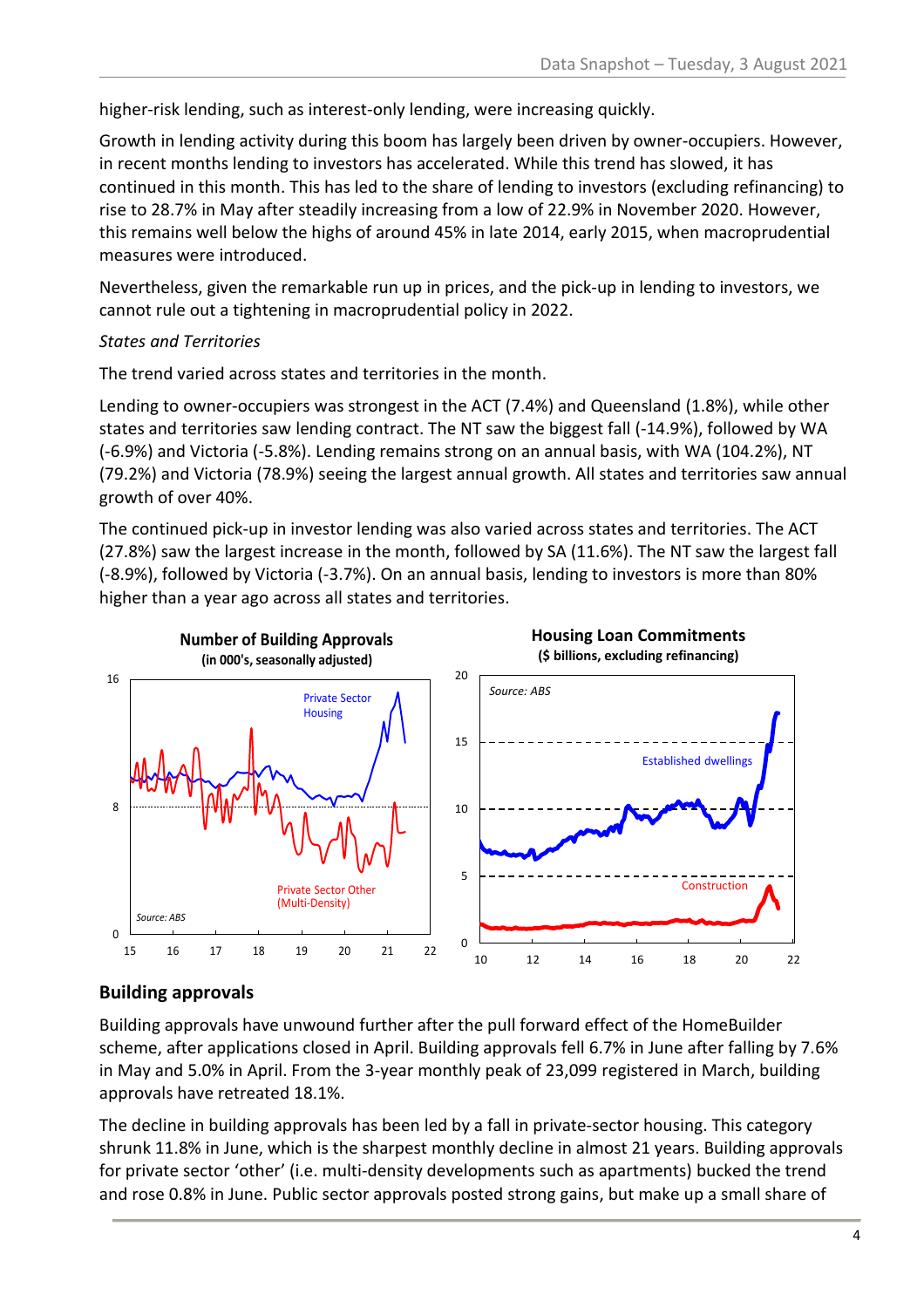overall approvals and are volatile from month to month.

On a year ago, building approvals are up 48.9%, reflecting some of the base effects from last June when building approvals were weak.

The strong uplift in building approvals that began in the September quarter of last year has helped build a pipeline of residential construction projects that will help support economic activity and jobs growth. The acceleration of dwelling prices over almost one year now should also help underpin development activity and contribute to the upturn in residential construction activity once the unwinding of HomeBuilder is complete.

Across the states, the biggest declines in the month occurred in WA and Queensland, down 30.5% and 18.4%, respectively. Building approvals fell 12.7% in the same time period in NSW. Negating some of the falls in these states were rises in Victoria and SA of 12.8% and 8.6%, respectively.

In year-on-year terms, growth varied from 38.5% in Queensland up to 74.4% in WA.

**Besa Deda, Chief Economist & Jarek Kowcza, Senior Economist** Ph: (02) 8254 3251